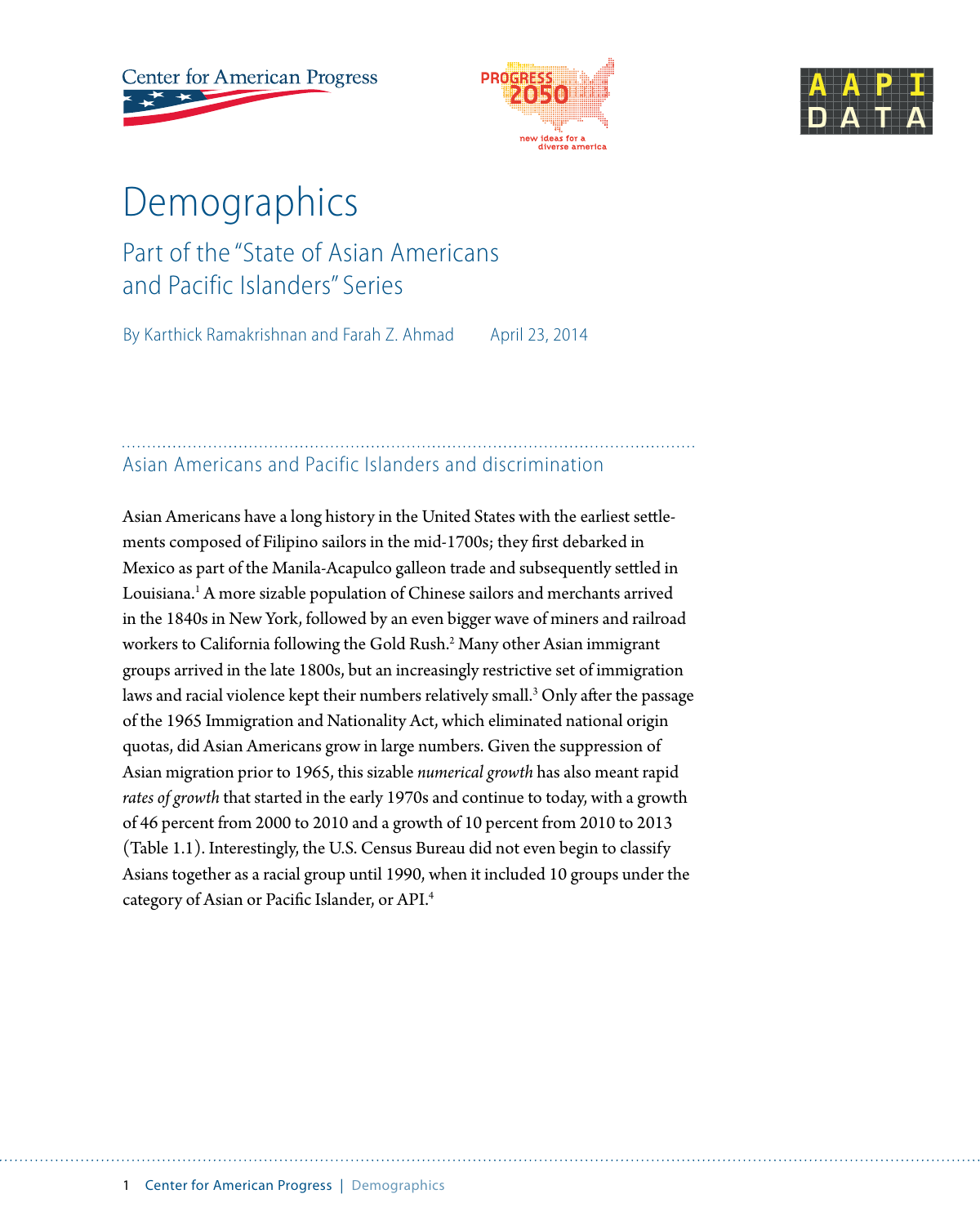#### **TABLE 1.1 Race and ethnicity in the U.S. Population, 2013**

|                                            |             | Growth,<br>2010 to 2013 | Growth,<br>2000 to 2010 |
|--------------------------------------------|-------------|-------------------------|-------------------------|
| White                                      | 252,672,340 | 2%                      | 7%                      |
| Hispanic or Latino                         | 54,205,670  | 4%                      | 43%                     |
| <b>Black</b>                               | 45,070,740  | 4%                      | 15%                     |
| Asian                                      | 19,397,080  | 10%                     | 46%                     |
| American Indian and Alaskan Native         | 6,447,437   | 5%                      | 27%                     |
| Native Hawaiian and other Pacific Islander | 1,432,890   | 7%                      | 40%                     |

Note: Data per group include those who identified with that category either exclusively or combination with other race category. Hispanic can be of any race.

Source: 2013 data and 2010 growth comparison from Bureau of the Census, "Monthly Postcensal Resident Population plus Armed Forces Overseas, by single year of age, sex, race, and Hispanic origin," available at http://www.census.gov/popest/data/national/asrh/2012/2012 nat-af.html (last accesed March 2014); Growth rates from 2000 to 2010 based on calculations from Bureau of the Census, "Race Alone or in Combination and Hispanic or Latino: 2000, 2010," available at http://factfinder2.census.gov/bkmk/table/1.0/en/DEC/00\_SF1/QTP6 and http://factfinder2.census.gov/bkmk/table/1.0/en/DEC/10\_SF1/QTP6, respectively (last accessed March 2014).

In the 1990s, many Native Hawaiian and other Pacific Islander—known as NHPI or NHOPI—organizations advocated for a separate racial category—and for good reason. Unlike the migration history of most Asian Americans,<sup>5</sup> the history of Pacific Islanders in the United States has been one of colonial contact and conquest, with the growth of plantation economies and U.S. military power in the Pacific playing important roles.<sup>6</sup> The process of NHPI becoming a recognized racial group in the United States was thus very different from the experiences of Asian Americans. Furthermore, the NHPI population was, and remains, much smaller than the Asian American population. This masked important disadvantages in educational attainment, health, and labor market outcomes among NHPIs because they were lumped into a much larger API category. Since 2000, the U.S. Census Bureau has treated NHPI as a distinct racial category, and there are close to 1.5 million Pacific Islanders in the United States today.

# Subgroup diversity within the Asian and NHPI racial categories

Racial categories such as Asian and Native Hawaiian and other Pacific Islander have no scientific basis but are often the result of the interplay between Census categorization and the ways that various groups and institutions adopt, or seek changes to, those categories given historical legacies and new social and political developments.7 Nationality has been an important way in which these two racial categories have been constructed.<sup>8</sup> Our early federal laws on immigration treated Asians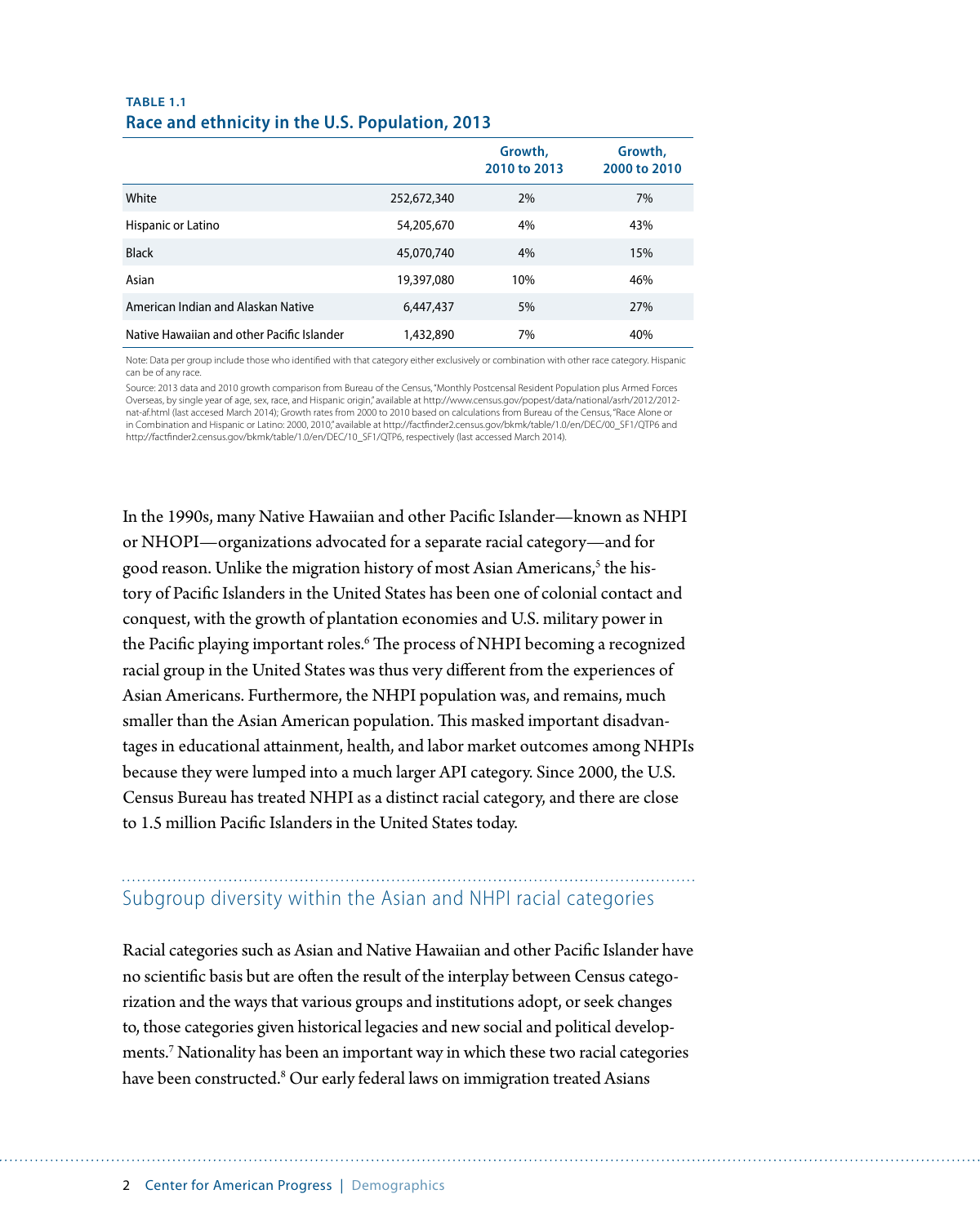differently based on their national origins starting with the Chinese Exclusion Act of 1882, and the colonial relationship with Pacific Islanders varied markedly across groups. Furthermore, given that most Asian Americans are still first-generation immigrants, national-origin differences are a significant basis for self-identification.<sup>9</sup>

The composition of the Asian American community itself has now become much more diverse from the majority Chinese and Japanese American<sup>10</sup> make-up in the 20th century. Today, the Asian American community has many more groups that make up the majority of the population. The top six groups—Chinese, Filipino, Indian, Vietnamese, Korean, and Japanese—account for 85 percent of all residents. (see Figure 1.1) While this shows a fair amount of national origin concentration, it nevertheless represents a decline from 89 percent for these top six groups in 2000, as smaller Asian American groups have grown disproportionately in the last decade.

Chinese are still by far the largest group, but the growth rates for other national origin groups began to change faster during this decade. Indians and Filipinos, for example, are now about equal in size, due largely to the 76 percent growth rate of Indian Americans from 2000 to 2012, compared to the growth rate of Filipino Americans of only 52 percent during that same time period.<sup>11</sup> Additionally, some groups, such as Japanese Americans—who were once in the top two Asian American subpopulations but currently have a population of 1,335,426—have seen a decline in population share, although they are still among the top six largest groups.

While the smallest of the top six is the Japanese American population, there is still a substantial gap between this group and the next largest, Pakistani Americans, at 409,966 people.<sup>12</sup> However, some smaller groups such as Bangladeshi Americans are growing at an exceptional rate—177 percent between 2000 and 2010. If this rate is maintained, it will have a large impact on the future diversity of the Asian American community.<sup>13</sup> Indeed, we might even see new forms of detailed origin identification. For example, it is possible that, as these South Asian populations grow and settle longer in the United States, we might see a new consolidated subgrouping of South Asians that is used fairly commonly among second-generation immigrants on many college campuses and increasingly among social service organizations.<sup>14</sup>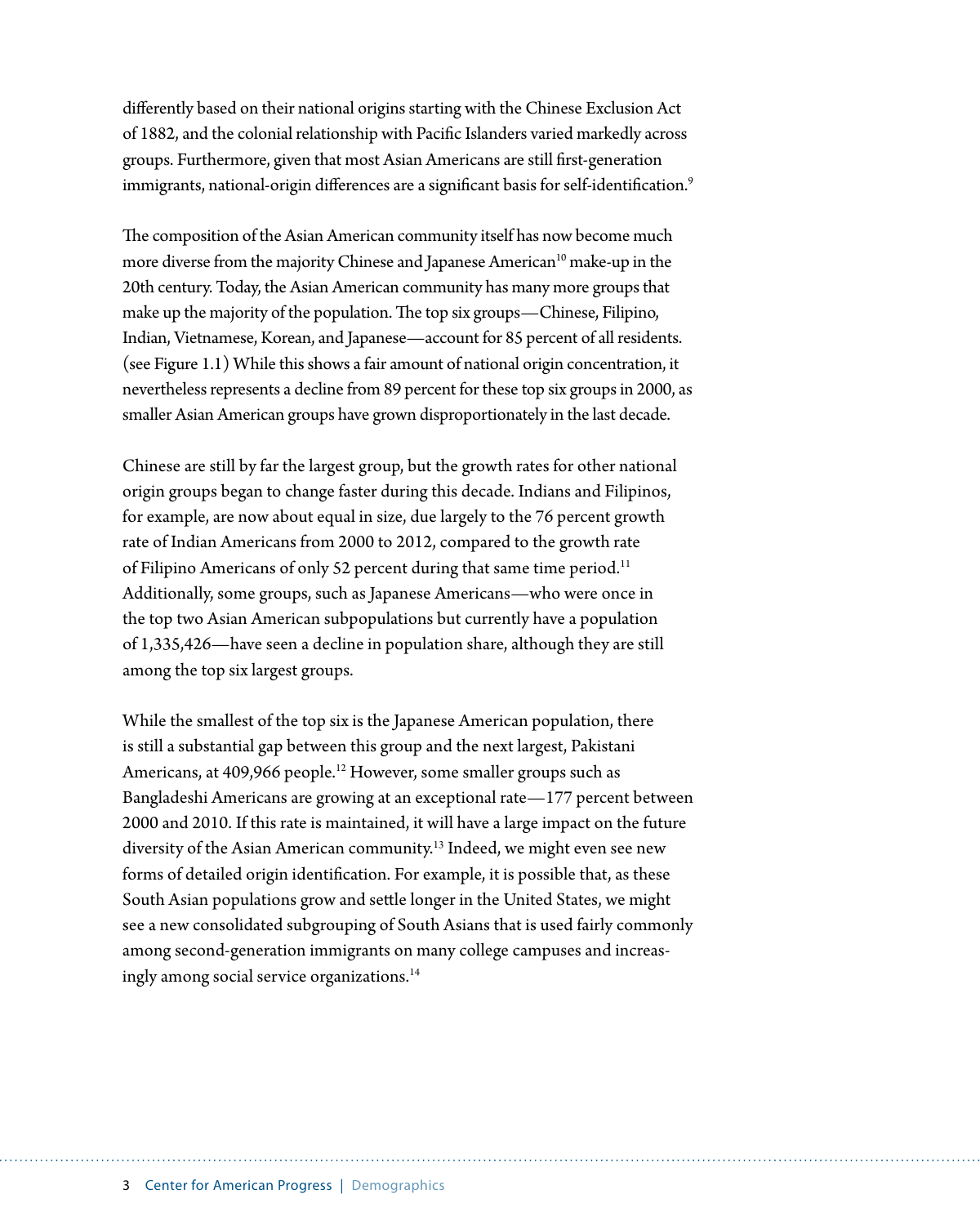

#### **FIGURE 1.1 Ethnicity and national origin of the Asian American population, 2012**

Source: Bureau of the Census, "Asian alone or in any combination by selected groups, 2012," available at http://factfinder2.census.gov/bkmk/table/1.0/en/ACS/12\_1YR/B02018 (last accessed March 2014).

#### **FIGURE 1.2 Ethnicity and national origin for Native Hawaiian and Pacific Islander population, 2012**



Source: Bureau of the Census, " Native Hawaiian And Pacific Islander Or In Any Combination By Selected Groups, 2012" available at http://factfinder2.census.gov/bkmk/table/1.0/en/ACS/12\_1YR/B02019 (last accessed March 2014).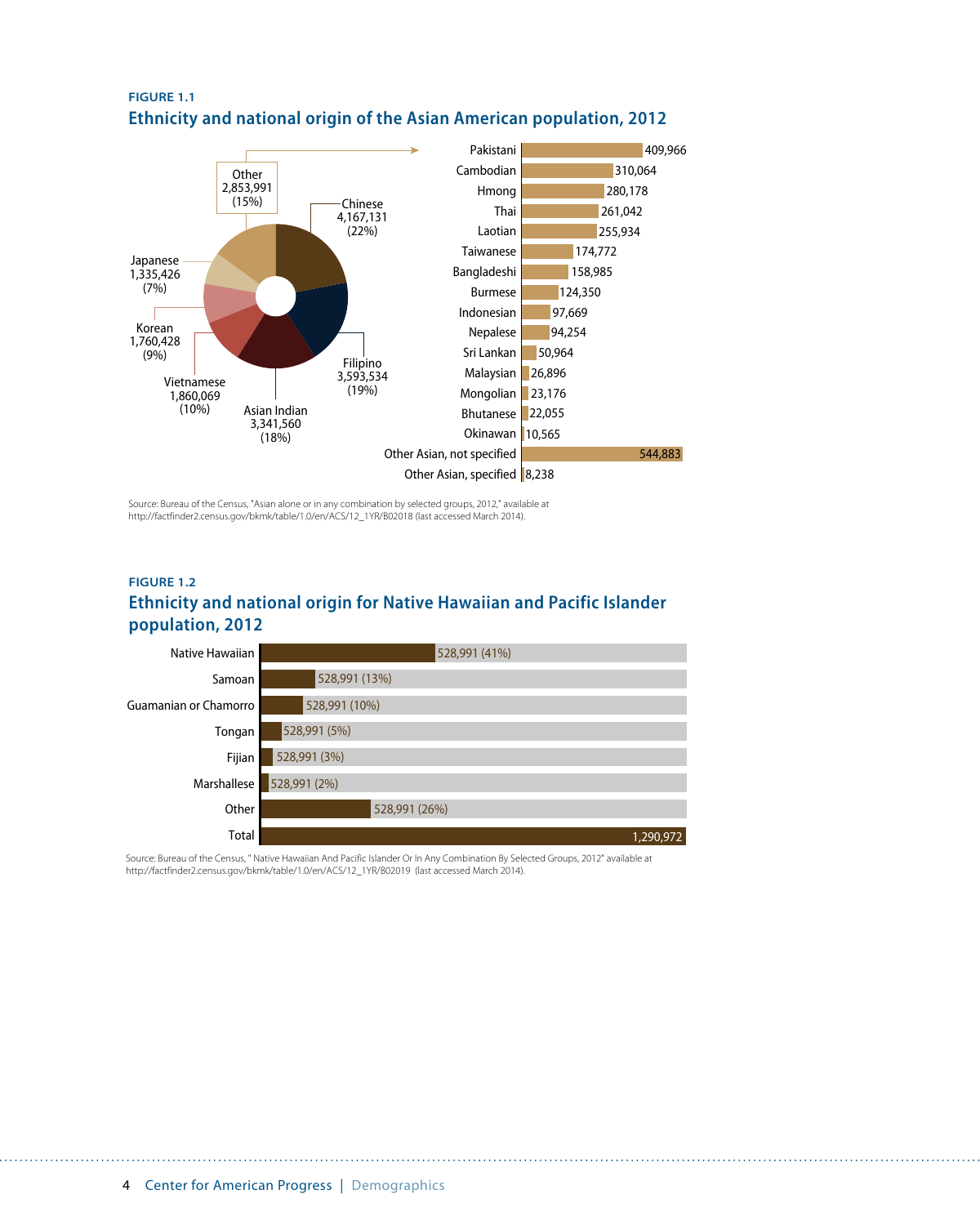Similarly, the Pacific Islander population has a fair amount of national origin concentration among the six largest groups, although the concentration is even greater for the largest group, Native Hawaiians, who make up 41 percent, of the Pacific Islander population. The next largest group, Samoans, make up 15 percent of the NHPI population, followed by Guamanians, or Chomorro, who are 10 percent. Interestingly, the "other" category, which includes Pacific Islander populations with under 2 percent each of the share of the total NHPI population, nevertheless make up 26 percent of the total group. This large "other" population means that a great number of small Pacific Islander groups exist, making the Pacific Islander population particularly diverse. The Pacific Islander population is also further diversified by the fact that almost one of six Pacific Islanders—16 percent—is an immigrant, with most coming from various other countries in Micronesia and Melanesia.<sup>15</sup>

Asian Americans and NHPIs are highly concentrated in a few states. This is especially true when compared to whites and blacks, where the top five states account for about 35 percent and 37 percent, respectively, of the national population of each group. (see Table 1.2) By contrast, 56 percent of the Asian American population lives in the top five states of California, New York, Texas, New Jersey, and Hawaii. For NHPIs, the level of state concentration is even higher, as Hawaii and California together account for more than one half of the racial group's national population.

#### **TABLE 1.2 Top five states of residence, for each racial and ethnic group**

|                                                | <b>Top five share</b> | <b>First state</b> | <b>Second state</b> | <b>Third state</b> | <b>Fourth state</b> | <b>Fifth state</b> |
|------------------------------------------------|-----------------------|--------------------|---------------------|--------------------|---------------------|--------------------|
| Asian                                          | 56%                   | California (32)    | New York (9)        | Texas (7)          | New Jersey (5)      | Hawaii (4)         |
| <b>Native Hawaiian</b><br>and Pacific Islander | 67%                   | Hawaii (29)        | California (25)     | Washington (6)     | Texas (4)           | Utah $(3)$         |
| American Indian<br>and Alaska Native           | 40%                   | California (13)    | Oklahoma (10)       | Arizona (7)        | Texas (6)           | New Mexico (4)     |
| <b>Black</b>                                   | 37%                   | New York (8)       | Florida (8)         | Texas (8)          | Georgia (7)         | California (6)     |
| Latino                                         | 66%                   | California (28)    | Texas $(19)$        | Florida (8)        | New York (7)        | Illinois (4)       |
| White                                          | 35%                   | California (10)    | Texas (8)           | Florida (6)        | New York (6)        | Pennsylvania (4)   |

Note: Share of national population living in each state included in parentheses.

Source: State estimates derived from Bureau of the Census, "2010-2012 American Community Survey 3-Year Estimates: Tables B02008, B02009, B02010, B02011, B02012, B03001, available at http:// factfinder2.census.gov/faces/nav/jsf/pages/index.xhtml (last accessed March 2014).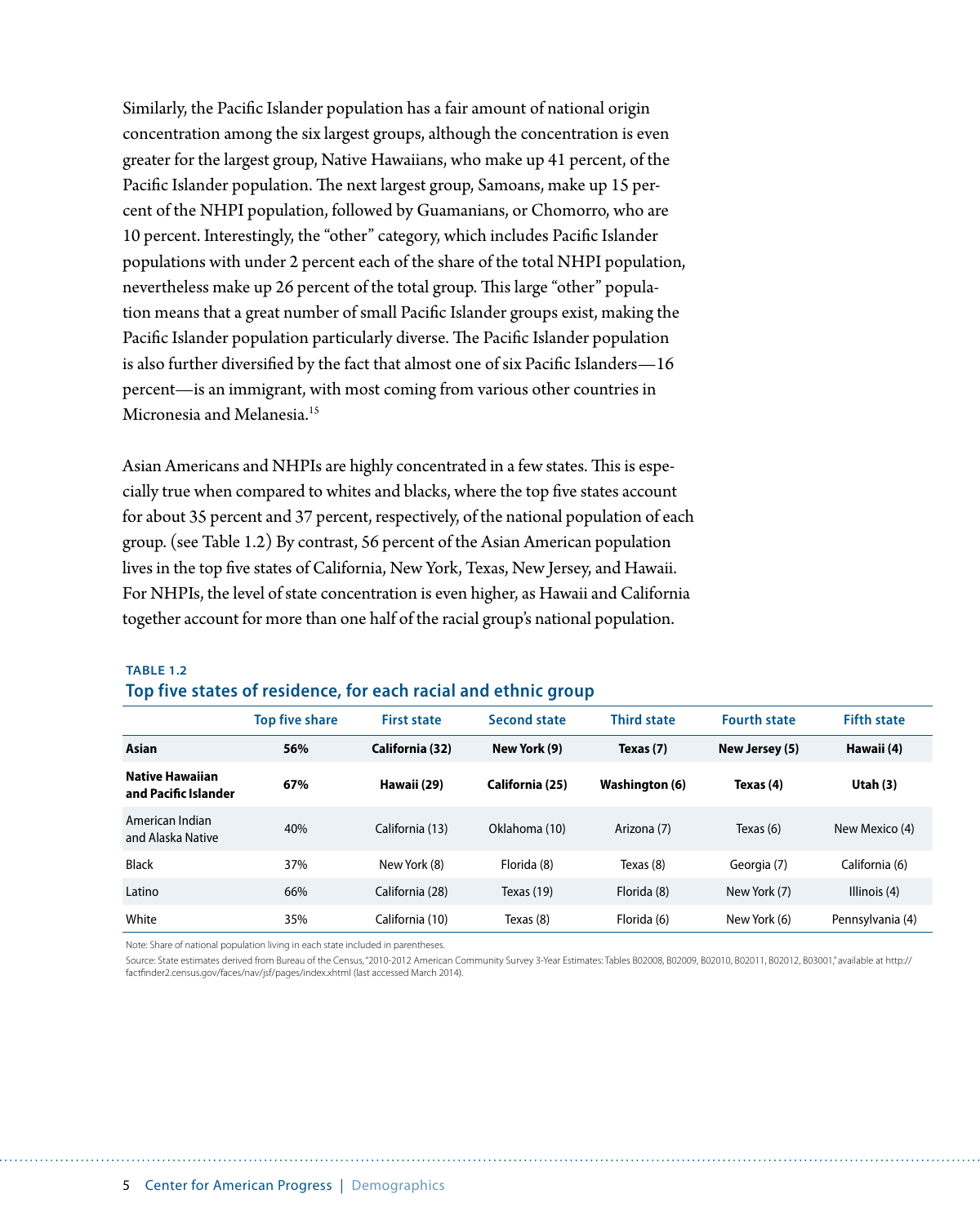### The concentration of Asian Americans in California, New York, and Texas varies by subgroup

While Asian Americans overall are concentrated in a few states, the extent of that concentration varies across subgroups. Hmong Americans are the most heavily concentrated in three states, with 79 percent living in either California, Minnesota, or Wisconsin. (see Table 1.3) Taiwanese and Japanese Americans are highly concentrated too, with just three states accounting for more than 60 percent of the national population for each group. By contrast, Asian Indians and Bhutanese Americans are among the least geographically concentrated. Finally, it is important to note that California accounts for more than one-third of the national population for many of the largest Asian groups, including Filipinos, Chinese, and Vietnamese Americans. However, the state is less prominent for many South Asian groups such as Asian Indians, Pakistanis, and Bangladeshis.

#### **TABLE 1.3 Top three states of residence, for each detailed Asian group**

|                  | <b>Top three share</b> | <b>First state</b> | <b>Second state</b> | <b>Third state</b> |
|------------------|------------------------|--------------------|---------------------|--------------------|
| Asian Indian     | 40%                    | California (19)    | New York (12)       | New Jersey (10)    |
| Bangladeshi      | 59%                    | New York (46)      | California (7)      | Texas (6)          |
| <b>Bhutanese</b> | 30%                    | Texas $(12)$       | New York (9)        | Georgia (9)        |
| <b>Burmese</b>   | 41%                    | California (18)    | New York (12)       | Texas $(10)$       |
| Cambodian        | 56%                    | California (37)    | Massachusetts (10)  | Washington (8)     |
| Chinese          | 57%                    | California (36)    | New York (16)       | Hawaii (5)         |
| Filipino         | 57%                    | California (43)    | Hawaii (10)         | Illinois (4)       |
| Hmong            | 79%                    | California (35)    | Minnesota (25)      | Wisconsin (19)     |
| Indonesian       | 53%                    | California (41)    | New York (6)        | Texas $(6)$        |
| Japanese         | 62%                    | California (33)    | Hawaii (24)         | Washington (5)     |
| Korean           | 44%                    | California (30)    | New York (9)        | New Jersey (6)     |
| Laotian          | 42%                    | California (30)    | Texas (7)           | Minnesota (5)      |
| Malaysian        | 44%                    | California (21)    | New York (15)       | Texas (8)          |
| Nepalese         | 36%                    | New York (13)      | Texas $(13)$        | California (10)    |
| Pakistani        | 45%                    | New York (17)      | Texas $(15)$        | California (13)    |
| Sri Lankan       | 46%                    | California (26)    | New York (14)       | Texas (6)          |
| Taiwanese        | 63%                    | California (48)    | New York (8)        | Texas (7)          |
| Thai             | 42%                    | California (28)    | Texas (7)           | Florida (6)        |
| Vietnamese       | 55%                    | California (37)    | Texas (13)          | Washington (4)     |

Note: Share of national population living in each state included in parentheses.

Source: Bureau of the Census, "Asian alone or in combination with one or more other races, and with one or more Asian categories for selected groups," available at http://factfinder2.census.gov/bkmk/table/1.0/en/DEC/10\_SF1/PCT7/0100000US.04000 (last accessed March 2014).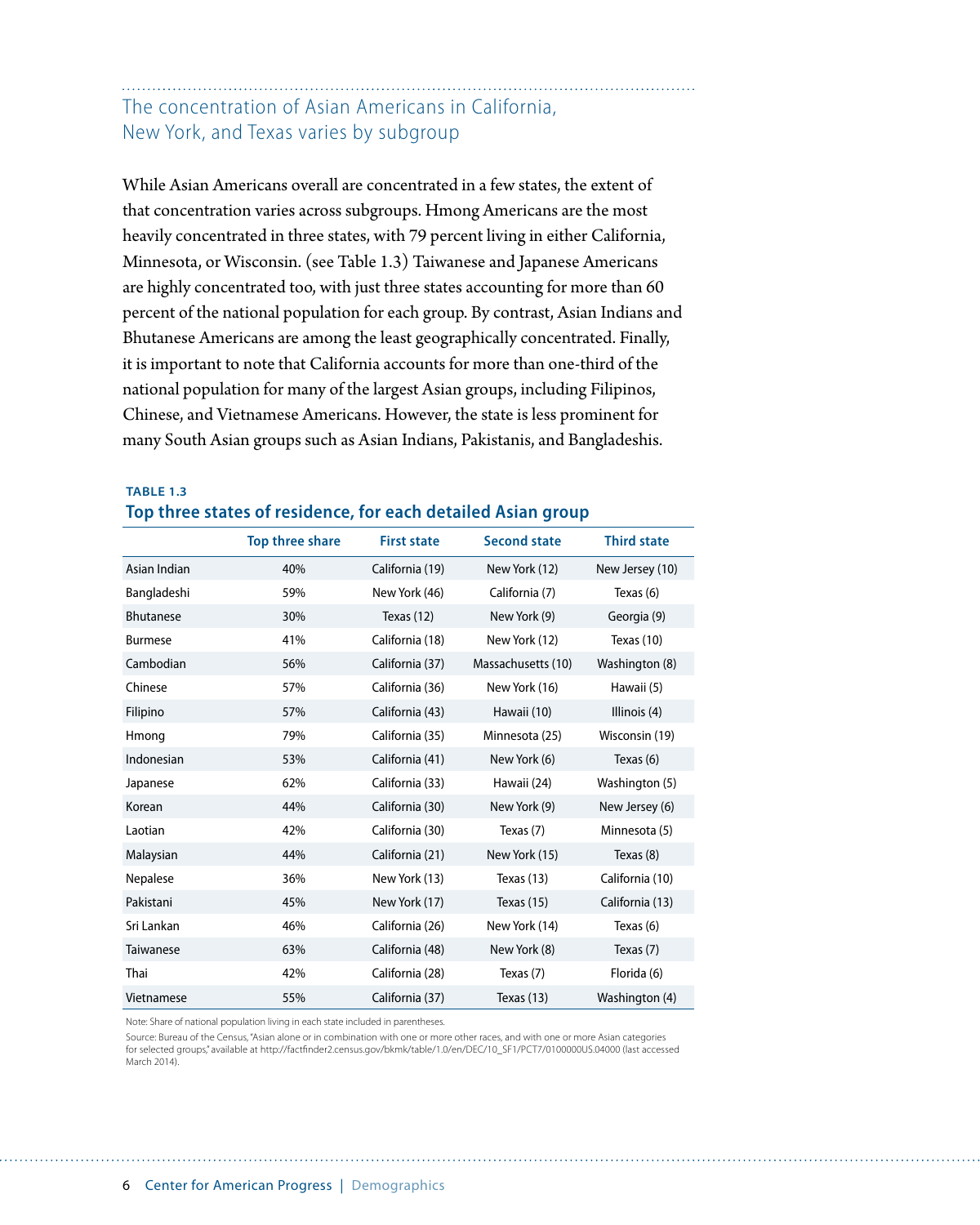# Fastest-growing destination states in the South and Southwest

The fastest-growing states for Asian Americans are Nevada, Arizona, North Dakota, North Carolina, and Georgia, where the populations more than doubled between 2000 and 2012. (see Table 1.4) Importantly, with the exception of North Dakota, all of these states had baseline populations of more than 100,000 Asian residents in 2000. By contrast, the slowest-growing states for Asian Americans tend to be large, traditional destination states such as New York and California; although even in these states, the Asian American population has grown by more than 40 percent since 2000. For Pacific Islanders, the places with the fastest growth are Arkansas, Alaska, Nevada, and Utah.16

#### **TABLE 1.4**

#### **Fastest- and slowest-growing states for the Asian American population**

|                              | <b>Asian American</b><br>population 2012 | Growth,<br>2000-2012 | Growth,<br>2010-2012 | Growth,<br>2000-2010 |  |  |  |
|------------------------------|------------------------------------------|----------------------|----------------------|----------------------|--|--|--|
| <b>Fastest-growth states</b> |                                          |                      |                      |                      |  |  |  |
| Nevada                       | 267,558                                  | 138%                 | 10%                  | 116%                 |  |  |  |
| Arizona                      | 263,383                                  | 122%                 | 14%                  | 95%                  |  |  |  |
| North Dakota                 | 10,439                                   | 110%                 | 14%                  | 85%                  |  |  |  |
| North Carolina               | 285,348                                  | 109%                 | 13%                  | 85%                  |  |  |  |
| Georgia                      | 403,991                                  | 102%                 | 11%                  | 83%                  |  |  |  |
| Slowest-growth states        |                                          |                      |                      |                      |  |  |  |
| New York                     | 1,713,859                                | 47%                  | 9%                   | 35%                  |  |  |  |
| California                   | 6,008,218                                | 45%                  | 8%                   | 34%                  |  |  |  |
| Louisiana                    | 92,485                                   | 44%                  | 10%                  | 31%                  |  |  |  |
| Rhode Island                 | 40,282                                   | 42%                  | 10%                  | 30%                  |  |  |  |
| Hawaii                       | 791,778                                  | 13%                  | 1%                   | 11%                  |  |  |  |

Source: Data for 2012 from Bureau of the Census, "Resident Population by Sex, Race Alone or in Combination, and Hispanic Origin for States," available at http://factfinder2.census.gov/bkmk/table/1.0/en/PEP/2012/PEPSR5H?slice=Year~est72012 (last accessed March 2014); Data for 2010 from Bureau of the Census, "Race Alone or in Combination and Hispanic or Latino, State," available at

http://factfinder2.census.gov/bkmk/table/1.0/en/DEC/10\_SF1/QTP6/0100000US.04000 (last accessed March 2014); Data for 2000 from Bureau of the Census, "Race Alone or in Combination and Hispanic or Latino: 2000," available at

http://factfinder2.census.gov/bkmk/table/1.0/en/DEC/00\_SF1/QTP6/0100000US.04000 (last accessed March 2014).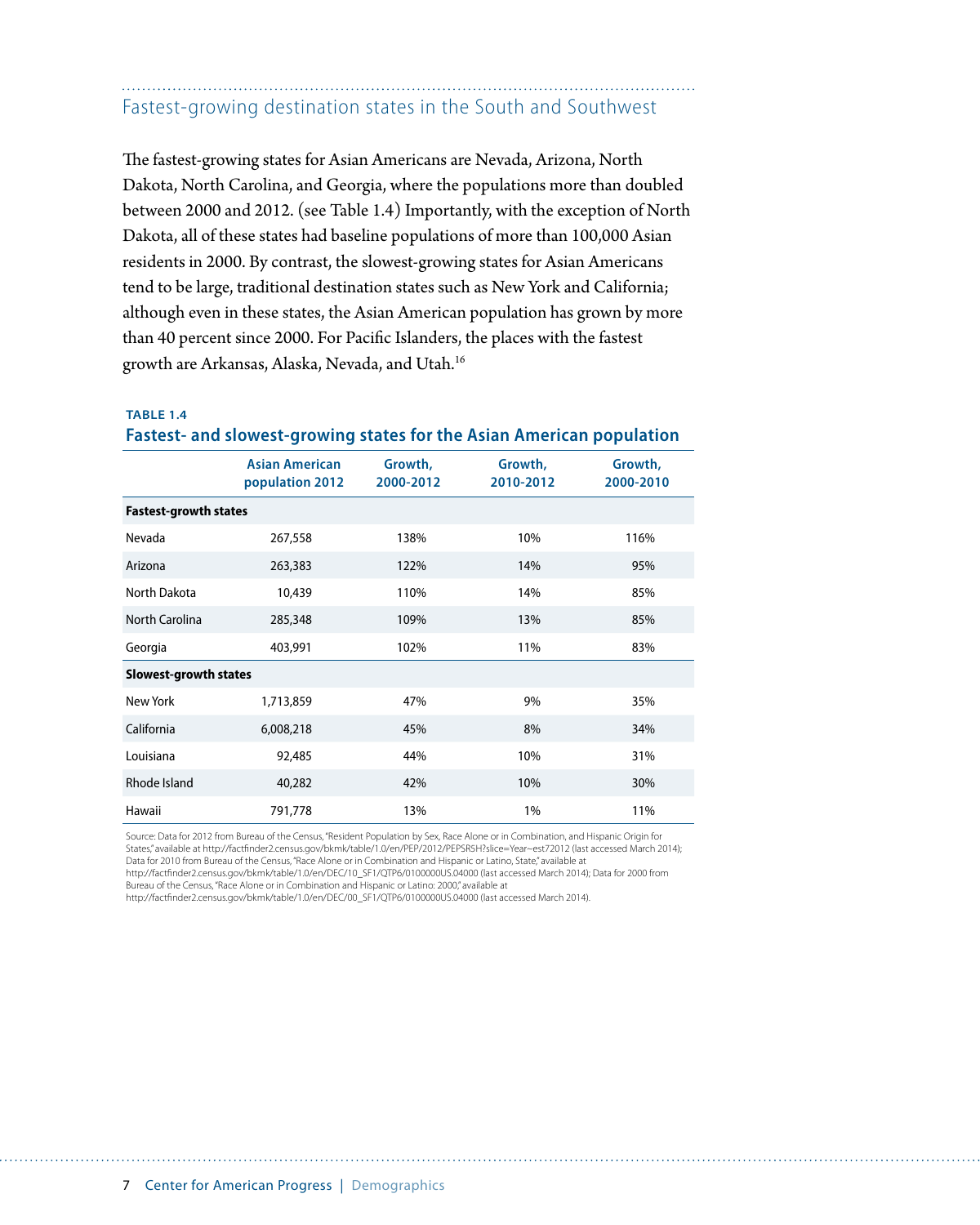### Important gender differences by nativity for Asian Americans

Similar to whites and blacks, Asian Americans are more likely to have a greater proportion of women than men. For whites and blacks, however, this pattern is due primarily to the longer life expectancy of women than men, and there are no sizable differences in the gender ratios of foreign-born or native-born residents. For Asian Americans, by contrast, the gender gap is primarily related to nativity; the gap is 46 percent male, 54 percent female among the foreign-born population, and 51 percent male to 49 percent female among the native-born population. (see Table 1.5)

This is most likely due to variation in marriage patterns among Asian males and Asian females in the first generation, as intermarriage rates among Asian American women are greater than among their male counterparts.<sup>17</sup> Latinos, by contrast, have no gender differences in intermarriage rates, and they have a higher proportion of males than females in the foreign-born population, which is due primarily to the greater proportion of Hispanic males in the immigrant workforce.<sup>18</sup> Finally, there are some important national-origin differences, as Asian Indians, Pakistanis, and Hmong are more likely to have more males than females, while females outnumber males for the rest of the Asian national origin groups.

### **Overall Native born Foreign born** White 51% 51% 51% Hispanic or Latino **1998 1998 1998 1998 1998 1998 1998 1998 1998 1998 1999 1999 1999 1999 1999 1999 1999 1999 1999 1999 1999 1999 1999 1999 1999 1999 1999 1999 1999** Black 52% 52% 52% Asian 53% 53% 49% 54% 54% American Indian and Alaskan Native 50% 50% 51% 51% 51% 51% Native Hawaiian and Pacific Islander 1996 1996 1996 1997 49% 49% 50%

#### **TABLE 1.5 Female proportion of the population, by race and nativity**

Note: Data for all racial groups provided use the race alone measure, except where noted. Hispanics can be of any race. Source: Authors' analysis of Public Use Microdata Sample from Bureau of the Census, "American Community Survey 2008–2012 American Community Survey 5-year Estimates," available at http://www.census.gov/acs/www/data\_documentation/pums\_data/ (last accessed March 2014).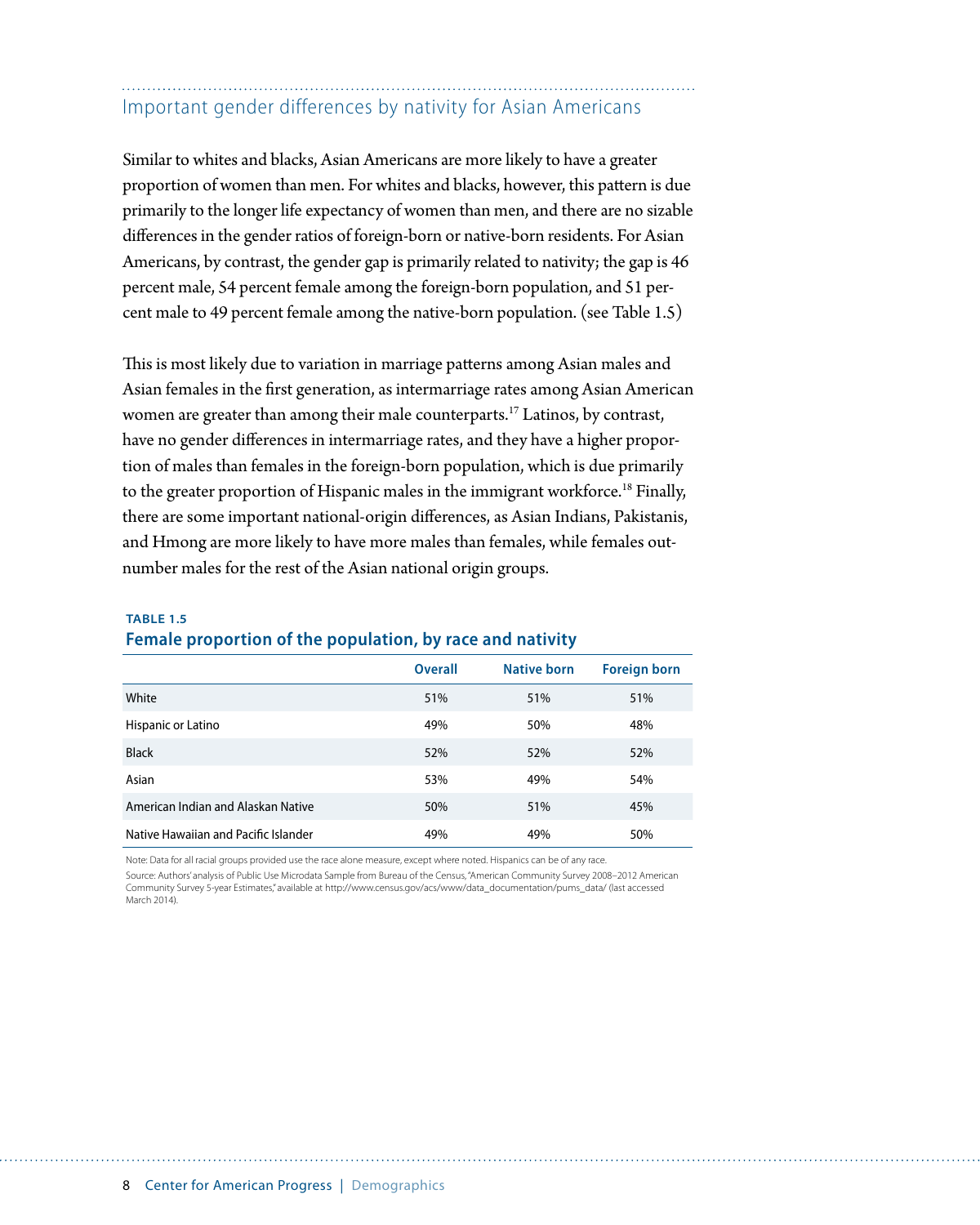### Asian Americans and Pacific Islanders are younger than the national average

Asian Americans are slightly younger than the national average of 37.4 years, with a median age of 36. They are significantly younger than whites with a median age of 40.2; but they are older, on average, than Latinos, Pacific Islanders, and Latinos. However, immigration plays an important role here, as foreign-born Asian Americans tend to be much older—who have an average age of 43.1—than nativeborn Asian Americans—who have an average age of 21.5.<sup>19</sup> There are also important national-origin differences in the age structure of Asian Americans: Japanese Americans are among the oldest with an average age of 46.6 years and about 23 percent of the population ages 65 and over, followed by Filipinos with an average age of 38.5 and 12 percent of the population ages 65 and over. 20 By contrast, Hmong and Bangladeshis are the youngest, with average ages of 23.9 and 30.1, respectively, and with only 3 percent of their respective populations ages 65 and over. Still, the 65 and over population of Asian Americans is rapidly expanding, growing at a rate of 65 percent between 2000 and 2010, faster than the overall growth rate of 46 percent for Asian Americans. 21

#### **FIGURE 1.3 Median age by race**



Source: Bureau of the Census, "2012 1-Year American Community Survey Estimates: Tables B01002, B01002A-E and B01002I," available at http://factfinder2.census.gov/faces/nav/jsf/pages/index.xhtml (last accessed March 2014)

# Asian Americans are the most religiously diverse racial group

Religious diversity is an important feature of the Asian American community. When compared to the national average, the Asian American community is more religiously diverse, with a greater proportion of Buddhists, Hindus, and Muslims than the U.S. average. Importantly, Asian Americans are also more likely to declare no religious affiliation, when compared to the U.S. average.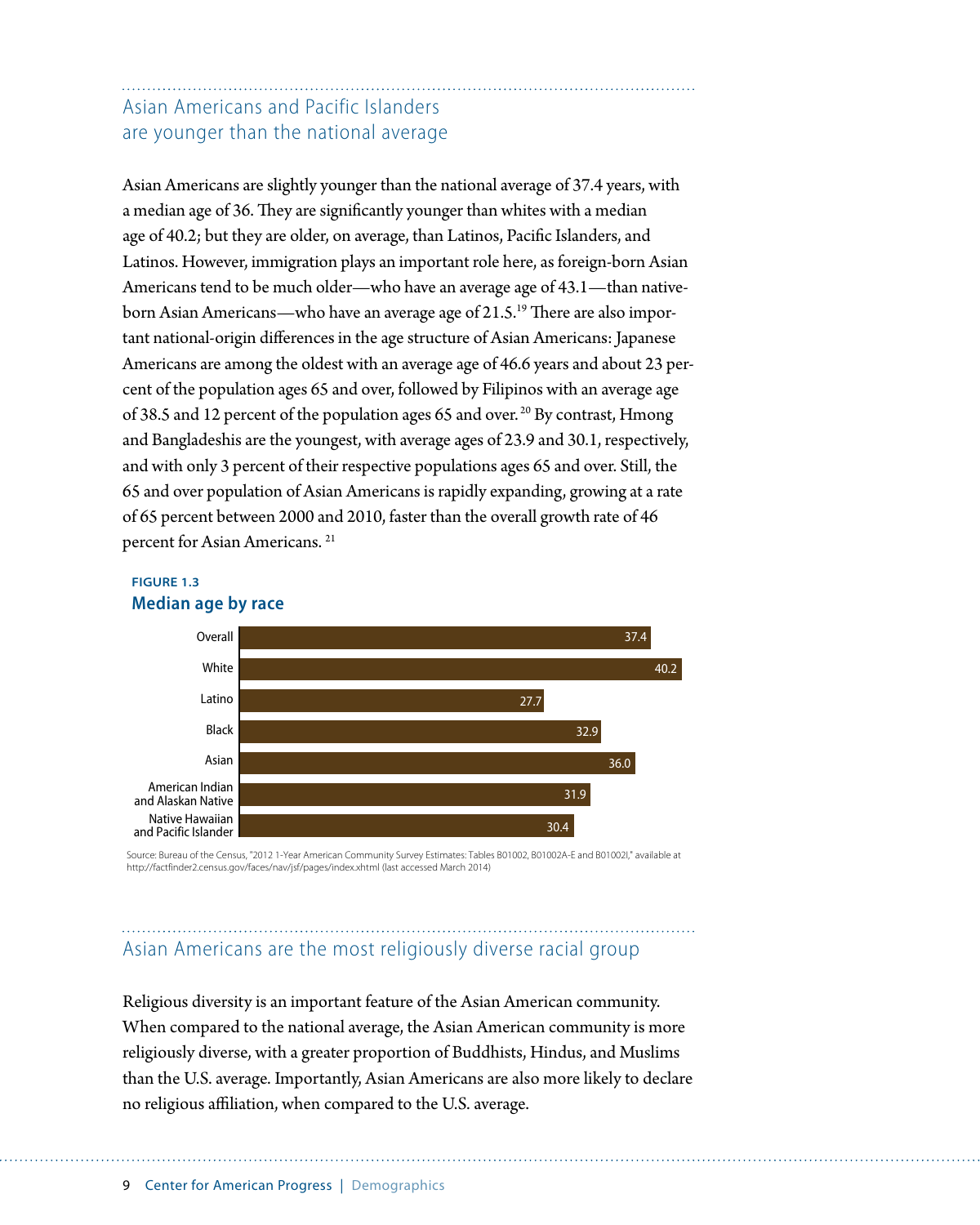|                           | <b>Asian</b><br><b>American</b> | <b>Chinese</b> | <b>Filipino</b> | Indian          | Japanese       | <b>Korean</b> | <b>Vietnamese</b> | <b>U.S.</b><br>average   |
|---------------------------|---------------------------------|----------------|-----------------|-----------------|----------------|---------------|-------------------|--------------------------|
| Christian                 | 42                              | 31             | 89              | 18              | 38             | 71            | 36                | 75                       |
| - Protestant              | 22                              | 22             | 21              | 11              | 33             | 61            | 6                 | 50                       |
| - Roman<br>Catholic       | 19                              | $\,8\,$        | 65              | $5\overline{)}$ | $\overline{4}$ | 10            | 30                | 23                       |
| - Other<br>Christian      | 1                               | $\ast$         | $\overline{3}$  | $\overline{2}$  | $\mathbf{1}$   | $\ast$        | $\ast$            | $\overline{\mathbf{2}}$  |
| <b>Buddhist</b>           | 14                              | 15             | $\mathbf{1}$    | $\mathbf{1}$    | 25             | 6             | 43                | $\mathbf{1}$             |
| Hindu                     | 10                              | $\pmb{0}$      | $\ast$          | 51              | $\pmb{0}$      | $\pmb{0}$     | $\mathbf 0$       | $\ast$                   |
| Jewish                    | $\ast$                          | $\ast$         | $\mathbf{1}$    | $\ast$          | $\ast$         | $\mathbf 0$   | $\pmb{0}$         | $\overline{\mathbf{2}}$  |
| Muslim                    | 4                               | $\ast$         | 0               | 10              | $\ast$         | $\pmb{0}$     | $\mathbf 0$       | 1                        |
| Unitarian<br>Universalist | $\ast$                          | $\ast$         | $\ast$          | $\ast$          | $\ast$         | $\mathbf{0}$  | $\mathbf 0$       | $\ast$                   |
| Sikh                      | 1                               | $\pmb{0}$      | $\pmb{0}$       | 5               | $\pmb{0}$      | $\pmb{0}$     | $\mathbf 0$       | --                       |
| Jain                      | $\ast$                          | $\mathbf 0$    | $\mathbf 0$     | $\overline{2}$  | $\mathbf 0$    | $\mathbf 0$   | $\mathbf 0$       | $\overline{\phantom{a}}$ |
| Bahá'í Faith              | $\ast$                          | $\ast$         | $\mathbf 0$     | $\ast$          | $\pmb{0}$      | $\ast$        | $\pmb{0}$         | --                       |
| Shinto                    | $\ast$                          | $\pmb{0}$      | $\mathbf 0$     | $\mathbf 0$     | $\mathbf{1}$   | $\mathbf 0$   | $\mathbf 0$       | --                       |
| Confucian                 | $\ast$                          | $\ast$         | 0               | $\pmb{0}$       | $\pmb{0}$      | $\pmb{0}$     | 0                 | --                       |
| Cao Dai                   | $\ast$                          | $\pmb{0}$      | $\mathbf 0$     | $\mathbf 0$     | $\mathbf 0$    | $\mathbf 0$   | $\ast$            |                          |
| Other religion            | 1                               | $\mathbf{1}$   | $\overline{2}$  | $\mathbf{1}$    | $\overline{2}$ | $\ast$        | $\ast$            | $\overline{\mathbf{2}}$  |
| Unaffiliated              | 26                              | 52             | 8               | 10              | 32             | 23            | 20                | 19                       |

#### **TABLE 1.6 Religious affiliation among Asian Americans**

Note: All numbers are percentages. The percentages greater than 0 but less than 0.5 percent are replaced by an asterisk (\*). Columns and rows may not total 100 percent due to rounding. Percentages for subgroups are not reported when the average is less than 100.

Source: Pew Research Center's Forum on Religion and Public Life, "Toplines by Country of Origin" (2012), available at http://www.pewforum.org/files/2012/07/Asian-Americans-appendix-4-topline.pdf.

# About 3 percent of AAPI adults identify as LGBT

The Census Bureau does not collect information on the sexual orientation of individuals. However, organizations such as the Williams Institute at University of California, Los Angeles, have arrived at estimates of the LGBT population by relying on survey data from organizations such as Gallup and information of samesex adult households in the U.S. Census. Using these data sources, the Williams Institute estimates that about 2.8 percent of AAPI adults identify as LGBT, which accounted for 324,600 persons in 2010.<sup>22</sup> Furthermore, using data on same-sex adult households in the decennial Census, there were an estimated 33,000 AAPI individuals living in same-sex couples in the United States in 2010, and about 26 percent of these couples were raising children.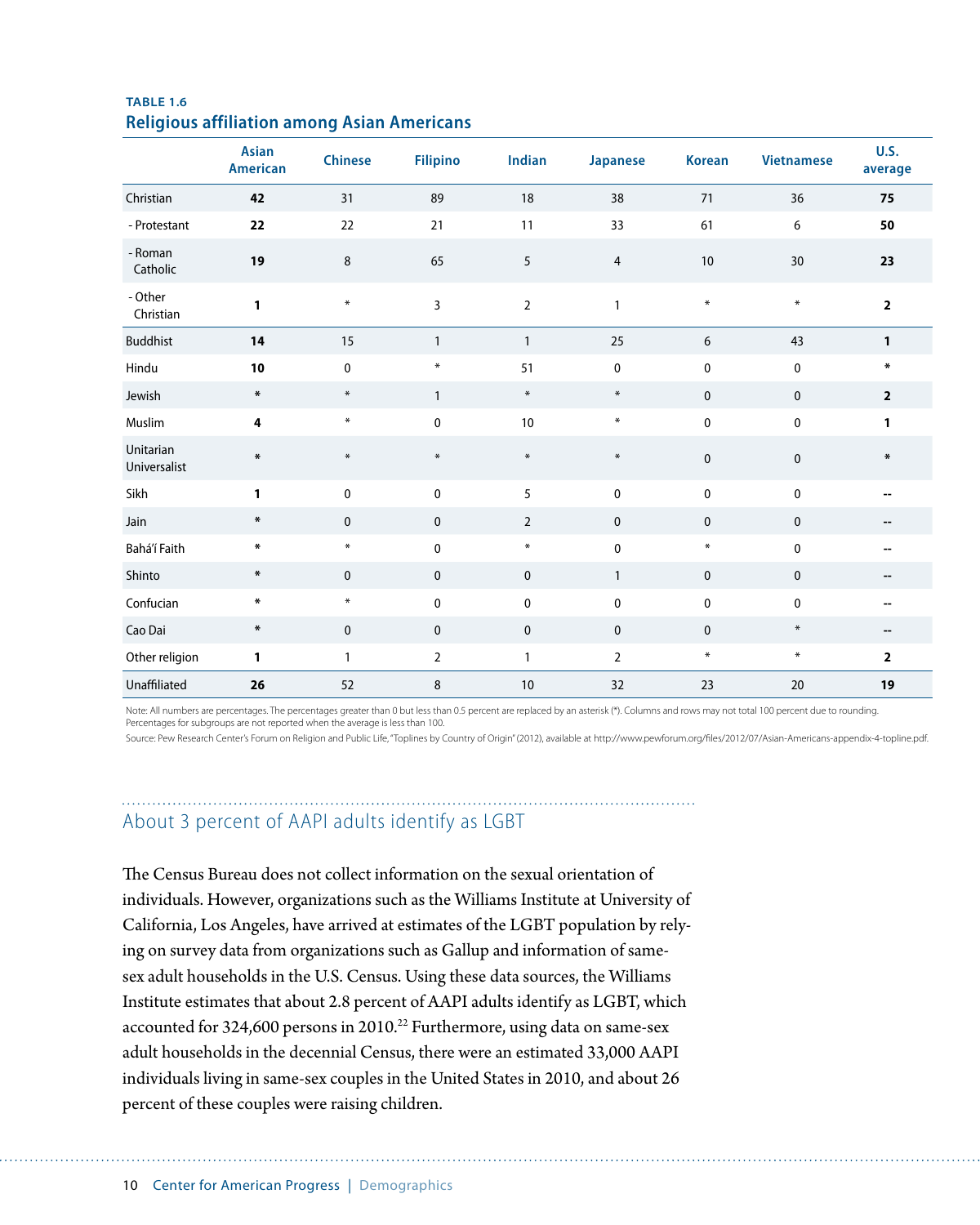References

Newly released reports and infographics at [http://aapidata.com/people/](http://aapidata.com/demographics/).

Asian American Center for Advancing Justice, "Native Hawaiians & Pacific Islanders: A Community of Contrast in the United States" (2014), available at http://www.advancingjustice-la.org/sites/default/files/A\_Community\_of\_ Contrasts\_NHPI\_US\_2014.pdf

Asian American Center for Advancing Justice, "A Community of Contrasts: Asian Americans in the United States, 2011" (2011), available at http://www.advancingjustice.org/sites/default/files/CoC%20National%202011.pdf.

Lindsay Hixson, Bradford B. Hepler, and Myoung Ouk Kim, "The Native Hawaiian and Other Pacific Islander Population: 2010" (Washington: Bureau of the Census, 2012), available at [http://www.census.gov/prod/cen2010/briefs/](http://www.census.gov/prod/cen2010/briefs/c2010br-12.pdf) [c2010br-12.pdf.](http://www.census.gov/prod/cen2010/briefs/c2010br-12.pdf)

Pew Forum on Religion and Public Life, "Asian Americans: A Mosaic of Faiths" (2012), available at http://www.pewforum.org/2012/07/19/ asian-americans-a-mosaic-of-faiths-overview/.

# Acknowledgements

The authors would like to thank Sono Shah of the University of California, Riverside, for his research assistance on this report series.